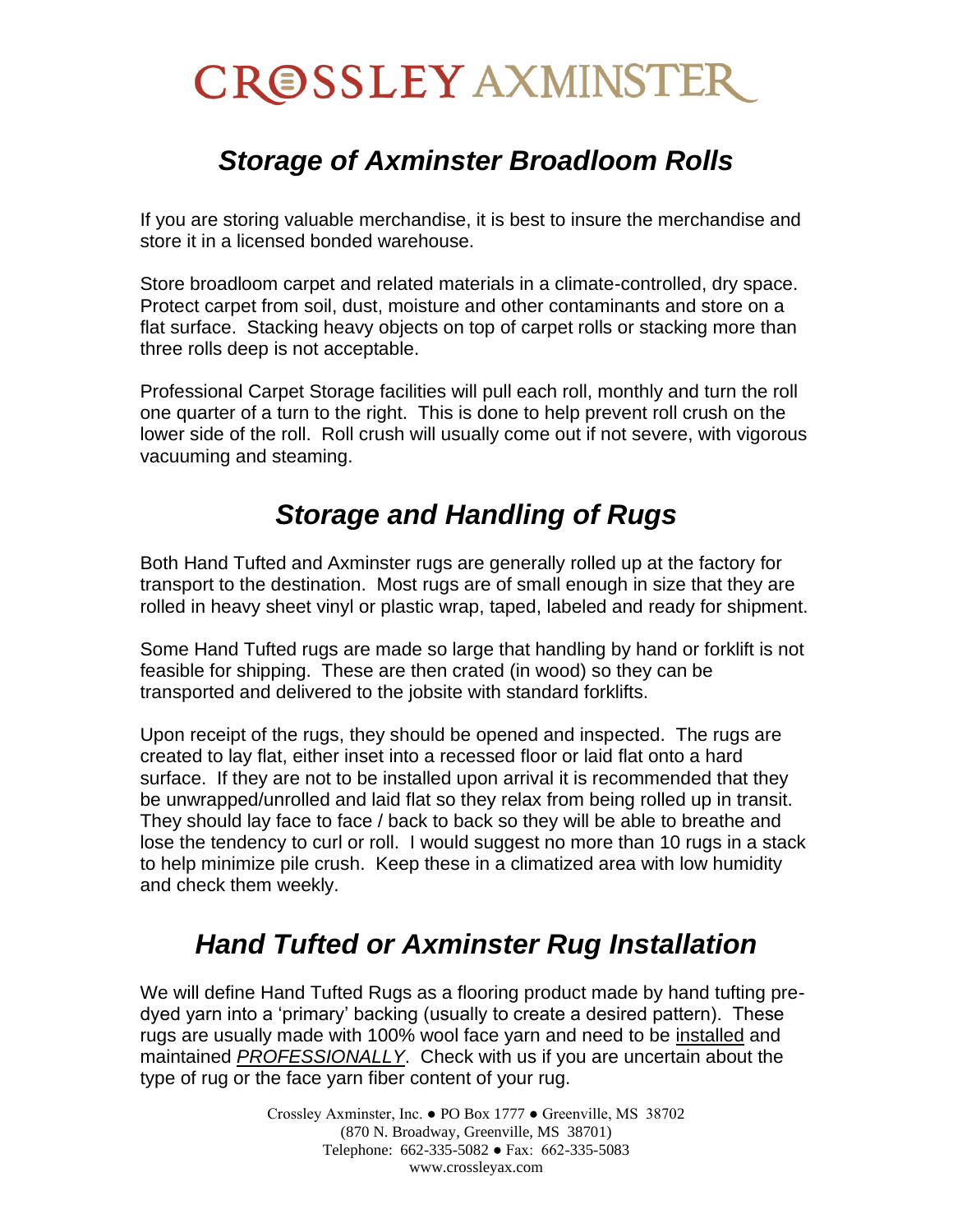# **CROSSLEY AXMINSTER**

#### *Owners often order duplicate rugs so they can alternate rugs while one is sent out for professional cleaning.*

Woven Axminster rugs differ from Hand Tufted rugs. Axminster rugs are woven on a wide loom, usually 4m or 12 ft. wide. The rugs are cut to size from the broad width, or they may need to be seamed together to form rugs larger than the loom width. Ax Rugs may be cut to the prescribed shape and size.

These Axminster rugs may have a "sealed edge" with no binding necessary. Or they may be bound with a sewn-on tape binding or with serged (overlocking) with a specified yarn color.

### *Overlay rugs onto hard surface*

Overlay rugs are made with 'finished' edges, not to be cut or trimmed. They may have been made with standard, non-slip or cotton backing. If the rugs have the non-slip backing, then they likely were to be installed without pad. Pad is not necessary but can add comfort.

If the rug will not have furniture on it, it may have tendency to move while in use. If made with standard or cotton backing, a "non-slip" rug pad can be used. A professional installer may know of a rug pad source. Please contact us if you are unable to find a suitable pad. The rug pad should be cut to fit about 2 to 3 inches from the edges of a Hand Tufted rug.

If the overlay rug is Woven Axminster, then the pad should stop about 4 inches from the edge of the rug. Then a Heavy-Duty double-face tape should be applied around the perimeter to lessen liability from tripping and to keep the rug in place.

Heavy furniture sitting on the rug may keep the rug in place and eliminate the need for the rug pad.

### *Inset rugs into a recess in hard surface*

Inset rugs are made with unfinished edges and need to be trimmed to fit at installation. When these are trimmed, they should be well buttered and sealed at the edges to prevent face yarns from loosening and pulling away leaving voids.

As the term implies, these will need to be trimmed to fit into the recessed areas. Care should be taken to not cut them too short. And care should be taken to make sure they are 'squared' and centered properly in the opening.

> Crossley Axminster, Inc. ● PO Box 1777 ● Greenville, MS 38702 (870 N. Broadway, Greenville, MS 38701) Telephone: 662-335-5082 ● Fax: 662-335-5083 www.crossleyax.com